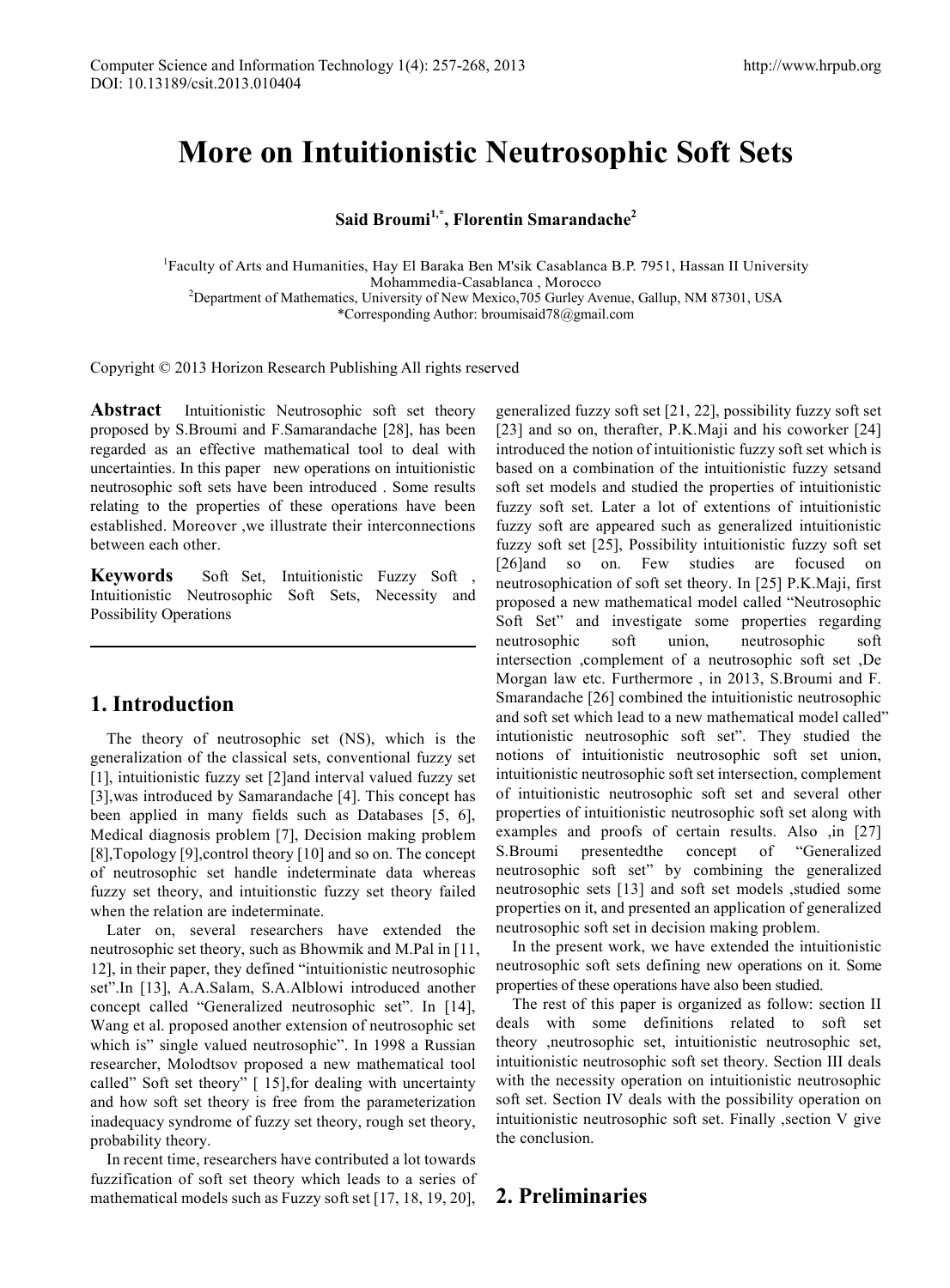In this section we represent definitions needful for next section, we denote by  $N(u)$  the set of all intuitionistic neutrosophic set.

#### **2.1. Soft Sets (see [15]).**

Let U be a universe set and E be a set of parameters. Let  $\zeta$ ( U ) denotes the power set of U and  $A \subset E$ .

#### **2.1.1. Definition [15]**

A pair ( P, A ) is called a soft set over U, where F is a mapping given by P : A  $\rightarrow \zeta$  (U). In other words, a soft set over U is a parameterized family of subsets of the universe U. For  $e \in A$ , P  $(e)$  may be considered as the set of eapproximate elements of the soft set ( P, A ).

#### **2.2 Intuitionistic Fuzzy Soft Set**

Let U be an initial universe set and E be the set of parameters. Let IF<sup>U</sup> denote the collection of all intuitionistic fuzzy subsets of U. Let  $A \subseteq E$  pair  $(P \cap A)$ is called an intuitionistic fuzzy soft set over U where P is a mapping given by  $P: A \rightarrow IF^U$ .

### **2.2.1. Defintion**

Let P: A  $\rightarrow$  IF<sup>U</sup> then F is a function defined as P ( $\varepsilon$ ) = { x,  $\mu_{P(\varepsilon)}(x)$ ,  $\nu_{P(\varepsilon)}(x)$ :  $x \in U$ ,  $\varepsilon \in E$ } where  $\mu$ ,  $\nu$  denote the degree of membership and degree of non-membership respectively and  $\pi = 1 - \mu - \nu$ , denote the hesitancy degree.

#### **2.3. Neutrosophic Sets (see [4 ]).**

Let U be an universe of discourse then the neutrosophic set A is an object having the form

 $A = \{ \langle x : T_{A(x)}, I_{A(x)}, F_{A(x)} \rangle, x \in U \}$ , where the functions T, I, F: U→  $\Box$  1<sup>+</sup>[ define respectively the degree of membership (or Truth) , the degree of indeterminacy, and the degree of non-membership (or Falsehood) of the element  $x \in U$  to the set A with the condition.

$$
{}^{-}0 \leq T_{A}(x) + I_{A}(x) + F_{A}(x) \leq 3^{+}.
$$
 (1)

From philosophical point of view, the neutrosophic set takes the value from real standard or non-standard subsets of  $]$ <sup>-</sup>0, 1<sup>+</sup>[. So instead of  $]$ <sup>-</sup>0, 1<sup>+</sup>[ we need to take the interval [0, 1] for technical applications, because  $]$ <sup>-</sup>0, 1<sup>+</sup>[will be difficult to apply in the real applications such as in scientific and engineering problems.

#### **2.4. Single Valued Neutrosophic Set(see [ 14]).**

#### **2.4.1. Definition (see [14] )**

Let X be a space of points (objects) with generic elements in X denoted by x. An SVNS A in X is characterized by a truth-membership function  $T_A(x)$ , an indeterminacy-membership function  $I_A(x)$ , and a

falsity-membership function  $F_A(x)$  for each point x in X,  $T_A(x)$ ,  $I_A(x)$ ,  $F_A(x) \in [0, 1]$ .

When X is continuous, an SVNS A can be written as

$$
A = \int_X \frac{T_A(x), I_A(x), F_A(x),>}{x}, x \in X.
$$
 (2)

When X is discrete, an SVNS A can be written as

A= 
$$
\sum_{1}^{n} \frac{\langle T_A(x_i), I_A(x_i), F_A(x_i), \rangle}{x_i}, x_i \in X
$$
 (3)

#### **2.4.2. Definition (see [4,14])**

A neutrosophic set or single valued neutrosophic set (SVNS ) A is contained in another neutrosophic set B i.e.  $A \subseteq B$  if  $\forall x$  $\in$  U,  $T_A(x) \leq T_B(x)$ ,  $I_A(x) \geq I_B(x)$ ,  $F_A(x) \geq F_B(x)$ .

#### **2.4.3. Definition (see [2])**

The complement of a neutrosophic set A is denoted by  $A<sup>c</sup>$ and is defined as  $T_A^c{}_{(x)} = F_{A(x)}$ ,  $I_A^c{}_{(x)} = I_{A(x)}$  and  $F_A^c{}_{(x)} = T_{A(x)}$ for every x in X.

A complete study of the operations and application of neutrosophic set can be found in [4] .

#### **2.5. Intuitionistic Neutrosophic Set**

#### **2.5.1. Definition (see[11])**

An element x of U is called significant with respect to neutrsophic set A of U if the degree of truth-membership or falsity-membership or indeterminancy-membership value, i.e.,  $T_A(x)$  or  $F_A(x)$  or  $I_A(x) \le 0.5$ . Otherwise, we call it insignificant. Also, for neutrosophic set the neutrosophic truth-membership, indeterminacy-membership and falsity-membership all can not be significant. We define an intuitionistic neutrosophic set by A =  $\{< x: T_A(x) \mid I_A(x)\}$  $F_A(x) > x \in U$ , where

$$
\min \{ T_A(x), F_A(x) \} \le 0.5,
$$
  
\n
$$
\min \{ T_A(x), J_A(x) \} \le 0.5,
$$
  
\n
$$
\min \{ F_A(x), J_A(x) \} \le 0.5, \text{ for all } x \in U,
$$
 (4)

with the condition

$$
0 \leq T_A(x) + I_A(x) + F_A(x) \leq 2. \tag{5}
$$

As an illustration ,let us consider the following example.

#### **2.5.2. Example**

Assume that the universe of discourse  $U = \{x_1, x_2, x_3\}$ , where  $x_1$ characterizes the capability,  $x_2$  characterizes the trustworthiness and x<sub>3</sub>indicates the prices of the objects. It may be further assumed that the values of  $x_1$ ,  $x_2$  and  $x_3$  are in [0,1] and they are obtained from some questionnaires of some experts. The experts may impose their opinion in three components viz. the degree of goodness, the degree of indeterminacy and that of poorness to explain the characteristics of the objects. Suppose A is an intuitionistic neutrosophic set ( IN S ) of U, such that,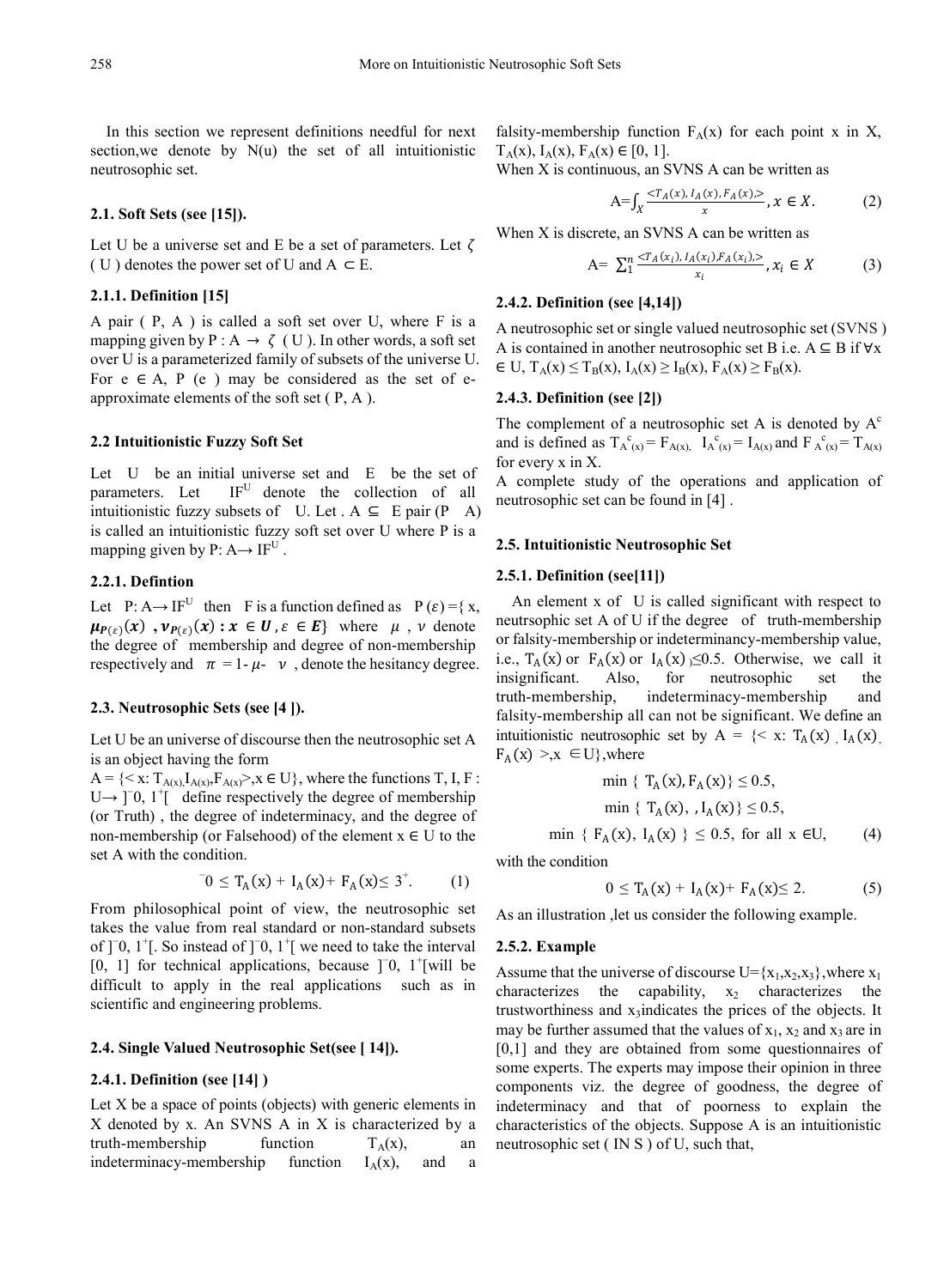$$
A = \{& x_1, 0.3, 0.5, 0.4 >, & x_2, 0.4, 0.2, 0.6 >, & x_3, 0.7, 0.3, 0.5 > \},
$$

where the degree of goodness of capability is 0.3, degree of indeterminacy of capability is 0.5 and degree of falsity of capability is 0.4 etc.

#### **2.6. Intuitionistic Neutrosophic Soft Sets (see [28 ]).**

#### **2.6.1. Definition**

Let U be an initial universe set and A ⊂ E be a set of parameters. Let N( U ) denotes the set of all intuitionistic neutrosophic sets of U. The collection (P,A) is termed to be the soft intuitionistic neutrosophic set over U, where F is a mapping given by  $P : A \rightarrow N(U)$ .

#### **2.6.2. Example**

Let U be the set of blouses under consideration and E is the set of parameters (or qualities). Each parameter is a intuitionistic neutrosophic word or sentence involving intuitionistic neutrosophic words. Consider  $E = \{$  Bright, Cheap, Costly, very costly, Colorful, Cotton, Polystyrene, long sleeve , expensive }. In this case, to define a intuitionistic neutrosophic soft set means to point out Bright blouses, Cheap blouses, Blouses in Cotton and so on. Suppose that, there are five blouses in the universe U given by,  $U = \{b_1, b_2, b_3, b_4, b_5\}$  and the set of parameters  $A = \{e_1, e_2, e_3, e_4\}$ , where each  $e_i$ is a specific criterion for blouses:

 $e_1$  stands for 'Bright',

 $e_2$  stands for 'Cheap',

 $e_3$  stands for 'Costly',

<sup>4</sup> stands for 'Colorful',

Suppose that,

 $P(Bright) = \{**h**<sub>1</sub>,0.5,0.6,0.3>, **h**<sub>2</sub>,0.4,0.7,0.2>, **h**<sub>3</sub>,0.6,0.2,0.3>, **h**<sub>4</sub>,0.7,0.3,0.2>, **h**<sub>5</sub>,0.8,0.2,0.3,}.$  $P(Cheap) = \{**1, 0.6, 0.3, 0.5>, **1, 0.4, 0.3>, **1, 0.2>, **1, 0.7, 0.1, 0.3>, **1, 0.3, 0.4\}.\}**********$  $P(Costly) = \{**h**<sub>1</sub>,0.7,0.4,0.3>, **h**<sub>2</sub>,0.6,0.1,0.2>, **h**<sub>3</sub>,0.7,0.2,0.5>, **h**<sub>4</sub>,0.5,0.2,0.6>, **h**<sub>5</sub>,0.7,0.3,0.2.\}$  $P(Colorful) = \{**1,0.8,0.1,0.4>, **2,0.4,0.2,0.6>, **3,0.3,0.6,0.4>, **4,0.4,0.8,0.5>, **5,0.3,0.5,0.7>\}**********$ .

#### **2.6.3.Definition([28]).**Containment of two intuitionistic neutrosophic soft sets

For two intuitionistic neutrosophic soft sets  $(P, A)$  and  $(Q, B)$  over the common universe U. We say that  $(P, A)$  is an intuitionistic neutrosophic soft subset of  $(Q, B)$  if and only if

 $(i)$  A  $\subset$ B.

(ii) $P(e)$  is an intuitionistic neutrosophic subset of  $Q(e)$ .

Or  $T_{P(e)}(x) \leq T_{Q(e)}(m)$ ,  $I_{P(e)}(m) \geq I_{Q(e)}(m)$ ,  $F_{P(e)}(m) \geq F_{Q(e)}(m)$ ,∀e ∈ A,  $x \in U$ . We denote this relationship by  $(P, A) \subseteq (Q, B)$ .

 $(P, A)$  is said to be intuitionistic neutrosophic soft super set of  $(Q, B)$  if  $(Q, B)$  is an intuitionistic neutrosophic soft subset of ( P, A ). We denote it by ( P, A )  $\supseteq$  ( Q, B ).

#### **2.6.4 .Definition [28].** Equality of two intuitionistic neutrosophic soft sets

Two INSSs  $(P, A)$  and  $(Q, B)$  over the common universe U are said to be intuitionistic neutrosophic soft equal if  $(P, A)$ is an intuitionistic neutrosophic soft subset of  $(Q, B)$  and  $(Q, B)$  is an intuitionistic neutrosophic soft subset of  $(P, A)$  which can be denoted by  $(P, A) = (Q, B)$ .

**2.6.5. Definition [28].** Complement of an intuitionistic neutrosophic soft set

The complement of an intuitionistic neutrosophic soft set (P, A) is denoted by  $(P,A)^c$  and is defined by  $(P,A)^c = (P^c, |A)$ , where  $P^c$ : $[A \rightarrow N(U)$  is a mapping given by  $P^c(\alpha) =$  intutionistic neutrosophic soft complement with  $T_{P(x)}^c = F_{P(x)} I_{P(x)}^c = I_{P(x)}$ and  $F_{P(x)}^c = T_{P(x)}$ .

**2.6.6. Definition** [28] Union of two intuitionistic neutrosophic soft sets

Let  $(P, A)$  and  $(Q, B)$  be two INSSs over the same universe U.Then the union of  $(P, A)$  and  $(Q, B)$  is denoted by ' $(P, A)$ A)∪(Q, B)' and is defined by  $(P,A)U(Q, B) = (K, C)$ , where C=A∪B and the truth-membership, indeterminacy-membership and falsity-membership of ( K,C) are as follows:

$$
T_{K(e)}(m) = \begin{cases} T_{P(e)}(m), & \text{if } e \in A - B \\ T_{Q(e)}(m), & \text{if } e \in B - A \\ max\{T_{P(e)}(m), T_{Q(e)}(m)\}, & \text{if } e \in A \cap B \end{cases}
$$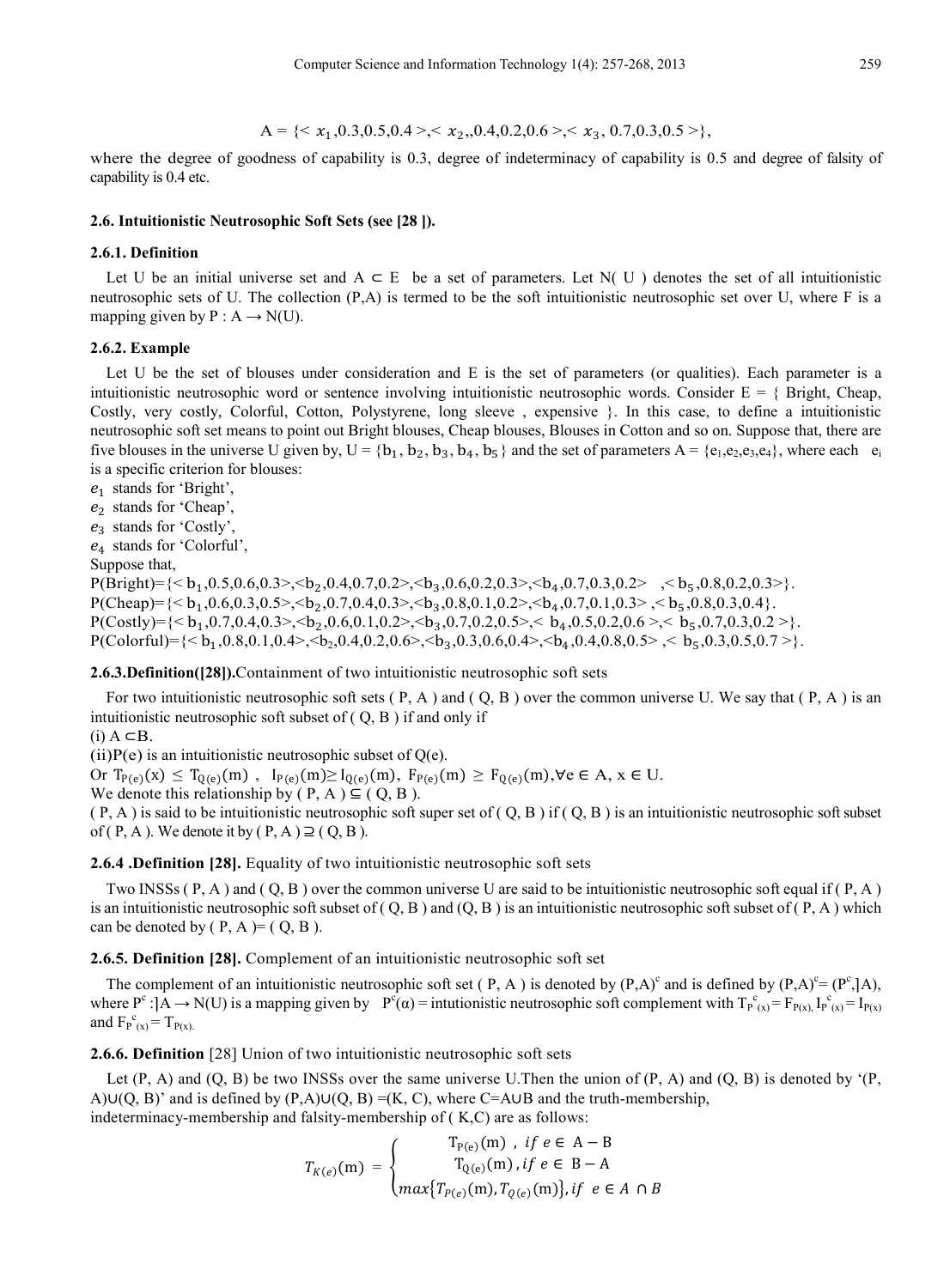$$
I_{K(e)}(m) = \begin{cases} I_{P(e)}(m) & \text{if } e \in A - B \\ I_{Q(e)}(m) & \text{if } e \in B - A \\ \min \{ I_{P(e)}(m) & I_{Q(e)}(m) \}, \text{if } e \in A \cap B \end{cases}
$$
\n
$$
F_{K(e)}(m) = \begin{cases} F_{P(e)}(m) & \text{if } e \in A - B \\ F_{Q(e)}(m) & \text{if } e \in B - A \\ \min \{ F_{P(e)}(m) & \text{if } e \in B - A \end{cases} \tag{6}
$$

**2.6.7. Definition**. Intersection of two intuitionistic neutrosophic soft sets [28]

Let (P,A) and (Q,B) be two INSSs over the same universe U such that A ∩ B≠0. Then the intersection of (P,A) and (Q, B) is denoted by '(P,A) ∩ (Q, B)' and is defined by (P,A) ∩ (Q, B) = (K,C),where C =A∩B and the truth-membership, indeterminacy membership and falsity-membership of  $(K, C)$  are related to those of  $(P,A)$  and  $(Q,B)$  by:

$$
T_{K(e)}(m) = \begin{cases} T_{P(e)}(m) , & \text{if } e \in A - B \\ T_{Q(e)}(m), & \text{if } e \in B - A \end{cases}
$$
  
\n
$$
I_{K(e)}(m) = \begin{cases} I_{P(e)}(m) , & \text{if } e \in A - B \\ I_{Q(e)}(m) , & \text{if } e \in A - B \end{cases}
$$
  
\n
$$
I_{K(e)}(m) = \begin{cases} I_{P(e)}(m) , & \text{if } e \in B - A \\ \min \{ I_{P(e)}(m) , I_{Q(e)}(m) \}, & \text{if } e \in A \cap B \end{cases}
$$
  
\n
$$
F_{K(e)}(m) = \begin{cases} F_{P(e)}(m) , & \text{if } e \in A - B \\ F_{Q(e)}(m) , & \text{if } e \in B - A \\ \max \{ F_{P(e)}(m) , F_{Q(e)}(m) \}, & \text{if } e \in A \cap B \end{cases}
$$
  
\n(7)

In this paper we are concerned with intuitionistic neutrosophic sets whose  $T_A$ ,  $I_A$  and  $F_A$  values are single points in [0, 1] instead of subintervals/subsets in [0, 1]

# **3. The Necessity Operation on Intuitionistic Neutrosophic Soft Set**

In this section,we shall introduce the necessity operation on intuitionistic neutrosophic soft set

**3.1. Remark**

$$
s_A = T_A + I_A + F_A
$$
,  $s_B = T_B + I_B + F_B$  if  $s_A = s_B$  we put  $S = s_A = s_B$ 

#### **3.2. Definition**

The necessity operation on an intuitionistic neutrosophic soft set  $(P, A)$  is denoted by  $(P, A)$  and is defined as

$$
\Box (P, A) = \{ \leq m, T_{P(e)}(m), I_{P(e)}(m), s_A - T_{P(e)}(m) \geq |m \in U \text{ and } e \in A \},
$$

where  $s_A = T + I + F$ .

Here  $T_{P(e)}(m)$  is the neutrosophic membership degree that object m hold on parameter e,  $I_{P(e)}(m)$  represent the indeterminacy function and P is a mapping P :  $A \rightarrow N(U)$ ,  $N(U)$  is the set of aintuitionistic neutrosophic sets of U.

#### **3.3. Example**

Let there are five objects as the universal set where  $U = \{ m_1, m_2, m_3, m_4, m_5 \}$ and the set of parameters as  $E = \{$  beautiful, moderate, wooden, muddy, cheap, costly }and

Let  $A = \{$  beautiful, moderate, wooden $\}$ . Let the attractiveness of the objects represented by the intuitionistic neutrosophic soft sets (P, A) is given as

 $P(\text{beautiful})=\{ m_{1/(6,6,2,4)}, m_{2/(7,3,2)}, m_{3/(5,4,4)}, m_{4/(6,4,3)}, m_{5/(8,4,1)} \},$ 

 $P(\text{moderate}) = \{m_{1/(7, 3, 2)}, m_{2/(8, 1, 1)}, m_{3/(7, 5, 2)}, m_{4/(8, 5, 1)}, m_{5/(1, 2, 0)}\}$ 

and  $P(wooden) = \{ m_{1/(0.8, 0.5, 0.1)}, m_{2/(0.6, 0.4, 0)}, m_{3/(0.6, 0.5, 0.2)}, m_{4/(0.2, 0.3, 0.4)}, m_{5/(0.3, 0.2, 0.5)} \}.$ 

Then the intuitionistic neutrosophics of sets  $(P, A)$  becomes as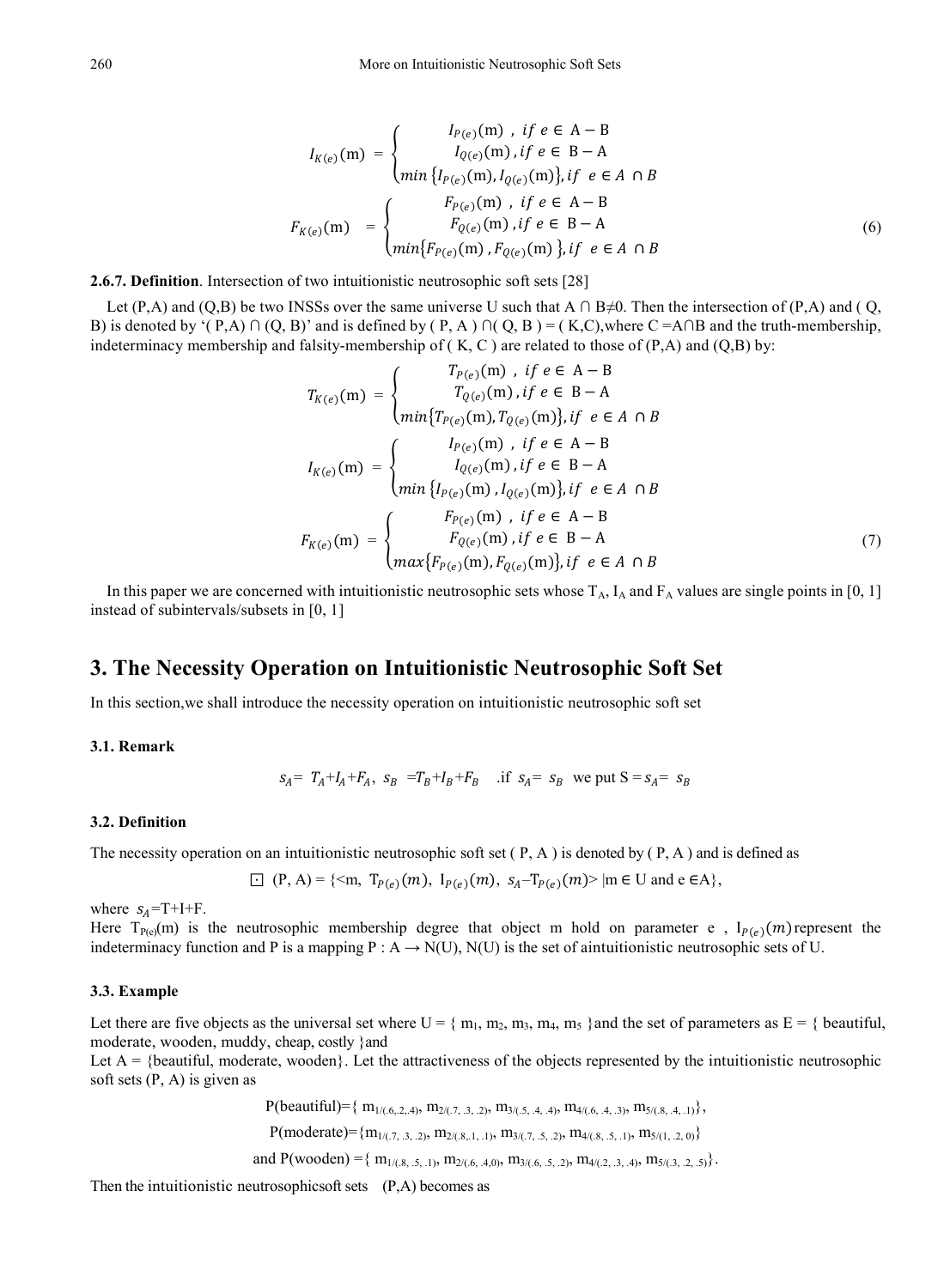$$
P(\text{moderate}) = \{ m_{1/(7, 3, .5)}, m_{2/(8, .1, .2)}, m_{3/(7, .5, .7)}, m_{4/(8, .5, .6)}, m_{5/(1, .2, .2)} \}
$$

And

$$
P(wooden) = \{ m_{1/(8, 5, 5, 6)}, m_{2/(6, 4, 4)}, m_{3/(6, 5, 7)}, m_{4/(2, 3, 7)}, m_{5/(3, 2, 7)} \}
$$

Let  $(P, A)$  and  $(Q, B)$  be two intuitionistic neutrosophic soft sets over a universe U and A, B be two sets of parameters. Then we have the following propositions:

#### **3.4. Proposition**

i. 
$$
\Box
$$
 [(P, A) U(Q, B)] =  $\Box$  (P, A) U  $\Box$  (Q, B). (8)

ii. 
$$
\Box
$$
 [(P, A)  $\cap$  (Q, B) ] =  $\Box$  (P, A)  $\cap$   $\Box$  (G, B). (9)

iii.  $□$   $□$  ( P, A ) =  $□$  ( P, A ). (10)

iv. 
$$
\Box
$$
  $[(P, A)]^n = [\Box (P, A)]^n$  (11)

for any finite positive integer n.

$$
v. \quad \Box \quad [(\ P, A) \cup (\ Q, B)]^n = [\Box \quad (\ P, A) \cup \Box \quad (\ Q, B)]^n. \tag{12}
$$

vi. ⊡ [( P, A ) ∩ ( Q, B )] = [⊡ ( P, A ) ∩ ⊡ ( Q, B )] . (13)

#### **Proof**

i.  $[(P, A) ∪ (Q, B)]$ suppose (P,A) ∪ (Q, B) =(H, C), where C= A∪ B and for all e  $\in$  C and  $s_A = T_{P(e)} + I_{P(e)} + F_{P(e)}$  and  $s_B = T_{Q(e)} + I_{Q(e)} + F_{Q(e)}$ ,  $s_A - T_{P(e)}(m) = I_{P(e)}(m) + F_{P(e)}(m)$ ,  $s_B - T_{Q(e)}(m) = I_{Q(e)}(m) +$  $F_{Q(e)}(m)$ ,

$$
T_{H(e)}(m) = \begin{cases} T_{P(e)}(m), if e \in A - B \\ T_{Q(e)}(m), if e \in B - A \end{cases}
$$
  
\n
$$
I_{H(e)}(m) = \begin{cases} I_{P(e)(m)}, T_{Q(e)(m)}\}, if e \in A \cap B \\ I_{Q(e)}(m), if e \in A - B \\ \min\{I_{P(e)}(m), if e \in B - A \end{cases}
$$
  
\n
$$
F_{H(e)}(m) = \begin{cases} F_{P(e)}(m), I_{Q(e)}(m)\}, if e \in A \cap B \\ F_{Q(e)}(m), if e \in A - B \\ \min\{F_{P(e)}(m), if e \in B - A \end{cases}
$$

Since  $[(P, A) \cup (Q, B)] = (H, C)$  and  $m \in U$ , by definition 3.2 we Have

$$
T_{H(e)}(m) = \begin{cases} T_{P(e)}(m), if e \in A - B \\ T_{Q(e)}(m), if e \in B - A \end{cases}
$$

$$
I_{H(e)}(m) = \begin{cases} I_{P(e)}(m), f_{Q(e)}(m), f \in A \cap B \\ I_{Q(e)}(m), if e \in A - B \end{cases}
$$

$$
I_{H(e)}(m) = \begin{cases} I_{P(e)}(m), if e \in B - A \\ min\{I_{P(e)}(m), I_{Q(e)}(m)\}, if e \in A \cap B \end{cases}
$$

$$
F_{H(e)}(m) = \begin{cases} s_A - T_{P(e)}(m), if e \in A - B, \\ s_B - T_{Q(e)}(m), if e \in B - A \\ S - max\{T_{P(e)}(m), T_{Q(e)}(m)\}, if e \in A \cap B \end{cases}
$$

For all e ∈ C =A ∪ B and m ∈ U. Assume that  $\Box$  (P, A)={<m,  $T_{P(e)}(m)$ ,  $I_{P(e)}(m)$ ,  $S_A - T_{P(e)}(m)$ >,m ∈ U} and  $\Box$ (Q, A)={ $\langle m, T_{0}(e)$ (m) , $I_{0}(e)$ (m) , $S_B - T_{0}(e)$ (m) ,m  $\in U$ } .Suppose that (P,A)  $\cup$  (Q,B) =(O,C), where C= A  $\cup$ B,and for all  $e \in C$  and  $m \in U$ .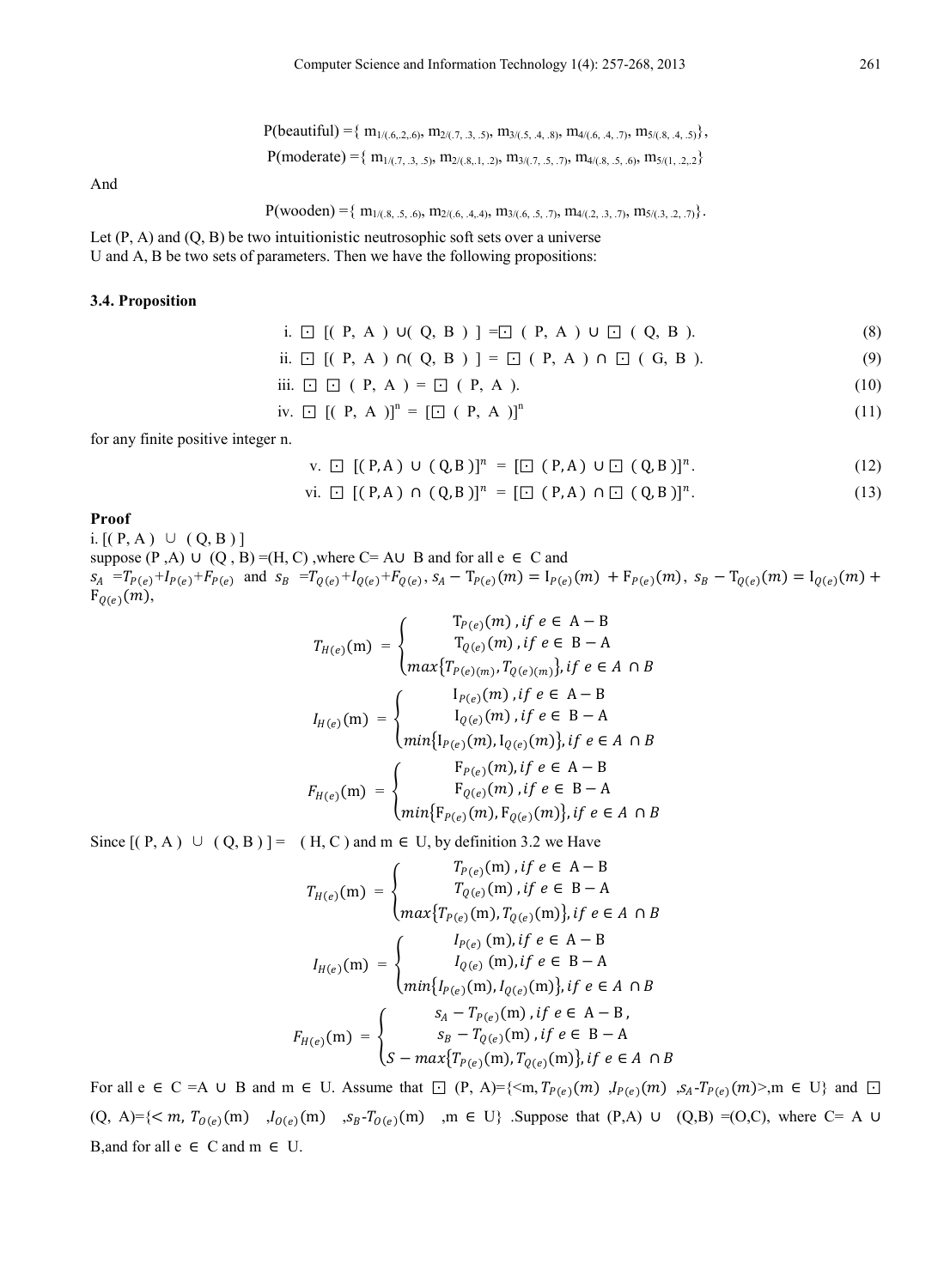$$
T_{O(e)}(m) = \begin{cases} T_{P(e)}(m), if e \in A - B \\ T_{Q(e)}(m), if e \in B - A \end{cases}
$$

$$
I_{O(e)}(m) = \begin{cases} I_{P(e)}(m), T_{Q(e)}(m), if e \in A \cap B \\ I_{Q(e)}(m), if e \in A - B \end{cases}
$$

$$
I_{O(e)}(m) = \begin{cases} I_{P(e)}(m), if e \in B - A \\ min\{I_{P(e)}(m), I_{Q(e)}(m)\}, if e \in A \cap B \end{cases}
$$

$$
F_{O(e)}(m) = \begin{cases} s_A - T_{P(e)}(m), if e \in B - A \\ m i n \{s_A - T_{P(e)}(m), s_I - T_{Q(e)}(m)\}, if e \in A \cap B \end{cases}
$$

$$
= \begin{cases} s_A - T_{P(e)}(m), if e \in A - B \\ s_B - T_{Q(e)}(m), if e \in B - A \\ s - max\{T_{P(e)}(m), T_{Q(e)}(m)\}, \\ i f e \in A \cap B \text{ with } S = s_A = s_B \end{cases}
$$

Consequently, (H,C) and (O, C) are the same intuitionistic neutrosophic soft sets.Thus ,

$$
\Box ((P,A) \cup (Q,B)) = \Box (P,A) \cup \Box (Q,B).
$$

Hence the result is proved. (ii ) and (iii) are proved analogously. iii. Let

$$
(P, A) = \{ \leq m, T_{P(e)}(m), I_{P(e)}(m), F_{P(e)}(m), \geq | m \in U \text{ and } e \in A \}.
$$

Then

$$
\Box (P, A) = \{ \leq m, T_{P(e)}(m), I_{P(e)}(m), s_A - T_{P(e)}(m) \geq | m \in U \text{ and } e \in A \}.
$$

So

$$
\Box \ \Box \ (P, A) = \{ \leq m, \ T_{P(e)}(m), \ I_{P(e)}(m), \ s_A - T_{P(e)}(m) \geq | m \in U \text{ and } e \in A \}.
$$

Hence the result follows.

iv. Let the intuitionistic neutrosophic soft set

$$
(P, A) = \{ \langle m, T_{P(e)}(m), I_{P(e)}(m), F_{P(e)}(m) \rangle | m \in U \text{ and } e \in A \}.
$$

Then for any finite positive integer n

$$
(P, A)^n = \{ \leq m, [T_{P(e)}(m)]^n, [I_{P(e)}(m)]^n, s_A - [s_A - F_{P(e)}(m)]^n \geq |m \in U \text{ and } e \in A \}
$$

So,

$$
\Box (P, A)^n = \{ \leq m, [T_{P(e)}(m)]^n, [I_{P(e)}(m)]^n, s_A - [T_{P(e)}(m)]^n \geq |m \in U \text{ and } e \in A \}.
$$

Again,  $[\Box (P, A)]^n = {\langle m, [T_{P(e)}(m)]^n, [I_{P(e)}(m)]^n, s_A - [T_{P(e)}(m)]^n > m \in U \text{ and } e \in A}$  as

$$
\Box (P, A) = \{ \leq m, T_{P(e)}(m), I_{P(e)}(m), s_A - T_{P(e)}(m) \geq | m \in U \text{ and } e \in A \}.
$$

Hence the result.

**v**. As  $(P, A)^n$  ∪  $(Q, B)^n = [(P, A) \cup (Q, B)]^n$  $\Box$  [ ( P, A )  $\cup$  ( Q, B ) ]<sup>n</sup> = [ $\Box$  [( P, A )  $\cup$  ( Q, B )]]<sup>n</sup> by the proposition 3.4.iv  $= [\square (\text{P}, \text{A}) \cup \square (\text{Q}, \text{B})]^n$  by the proposition 3.4.i

**vi.** As  $(P, A)^n$  ∩  $(Q, B)^n$ =[ $(P, A)$  ∩  $(Q, B)$  ]<sup>n</sup> So,  $\Box$  [ ( P, A )  $\cap$  ( Q, B ) ]<sup>n</sup> = [  $\Box$  [ ( P, A )  $\cap$  ( Q, B )] ]<sup>n</sup> by the proposition3.4.iv  $=$   $\left[\square\right] (P, A)$   $\cap \square\right] (Q, B)$  ]<sup>n</sup> by the proposition 3.4.ii The result is proved.

The concept of necessity operation on intuitionistic neutrosophic soft set can also be applied to measure the necessity operation on intuitionistic fuzzy soft set (IFSS) ,proposed by P.K .Maji [30] ,where the indeterminacy degree  $I_{P(e)}(m)$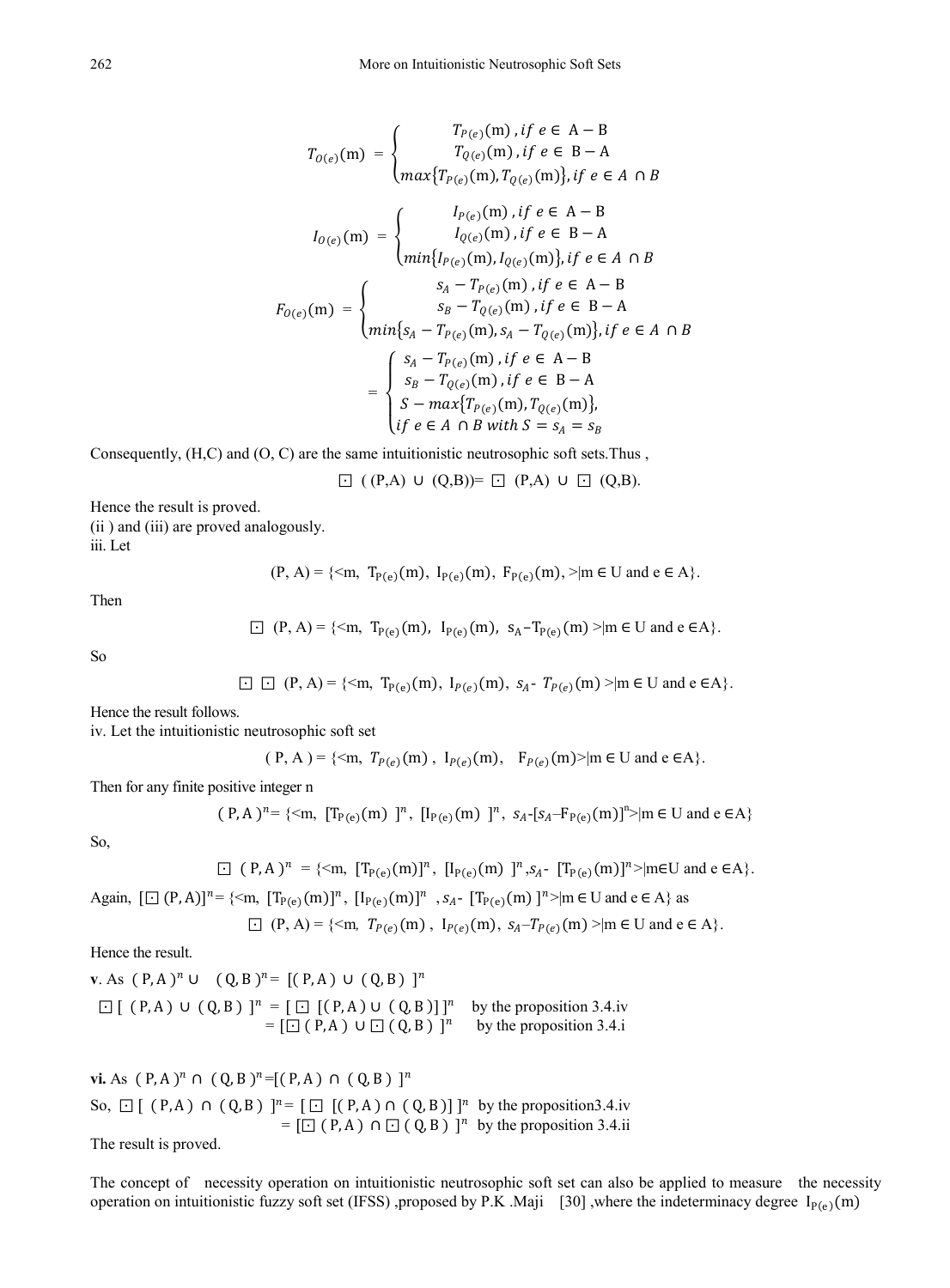should be replaced by  $I_{P(e)}(m) = 1-T_{P(e)}(m) - F_{P(e)}(m)$  in case of IFSS. In this case, we conclude that the necessity operation on intuitionistic neutrosophic soft set is a generalization of the necessity operation on intuitionistic fuzzy soft set

# **4. The Possibility Operation on Intuitionistic Neutrosophic Soft Sets**

In this section, we shall define another operation, the possibility operation on intuitionistic neutrosophic soft sets. Let U be a universal set. E be a set of parameters and A be a subset of E. Let the intuitionistic neutrosophic soft set.  $(P, A) = \{ \leq m, T_{P(e)}(m), I_{P(e)}(m), F_{P(e)}(m) \geq | m \in U \text{ and } e \in A \}$ , where  $T_{P(e)}(m), I_{P(e)}(m), F_{P(e)}(m)$  be the membership, indeterminacyand non-membership functions respectively.

#### **4.1. Definition**

Let U be the universal set and E be the set of parameters. The possibility operation on the intuitionistic neutrosophic soft set (P, A) is denoted by  $\Diamond$ (P, A) and is defined as

$$
\Diamond (P, A) = \{ \langle m, s_{A} - F_{P(e)}(m), I_{P(e)}(m), F_{P(e)}(m) \rangle \mid m \in U \text{ and } e \in A \} ,
$$

where

$$
s_A = T_{P(e)}(m) + I_{P(e)}(m) + F_{P(e)}(m)
$$
 and  $0 \le s_A \le 3^+$ 

#### **4.2. Example**

Let there are five objects as the universal set where  $U = \{m_1, m_2, m_3, m_4, m_5\}$ . Also let the set of parameters as  $E =$  $\{$  beautiful, costly, cheap, moderate, wooden, muddy  $\}$  and  $A = \{$  costly, cheap, moderate}. The cost of the objects represented by the intuitionistic neutrosophic soft sets

(P, A) is given as

$$
P(costly)=\{ m_{1/(\text{.7, .1, .2})}, m_{2/(\text{.8, .3, 0})}, m_{3/(\text{.8, .2, .1})}, m_{4/(\text{.9, .4, 0})}, m_{5/(\text{.6, .2, .2})}\},
$$
  
 
$$
P(cheap)=\{ m_{1/(\text{.5, .3, .2})}, m_{2/(\text{.7, .5, .1})}, m_{3/(\text{.4, .3, .2})}, m_{4/(\text{.8, .5, .1})}, m_{5/(\text{.4, .4, .2})}\}
$$

and

$$
P(\text{moderate}) = \{ m_{1/(8, 4, 2)}, m_{2/(6, 1, 3)}, m_{3/(5, 5, 1)}, m_{4/(9, 4, 0)}, m_{5/(7, 3, 1)} \}.
$$

Then the neutrosophic soft set  $\Diamond$ ( P, A) is as

 $P(costly) = { m_{1/(0.8, 1, 0.2)}, m_{2/(1,1, 0.3, 0)}, m_{3/(1, 0.2, 0.1)}, m_{4/(1,3, 0.4, 0)}, m_{5/(0.8, 0.2, 0.2)}}$  $P(\text{cheap}) = \{ m_{1/(8, 3, 2)}, m_{2/(1, 2, 5, 1)}, m_{3/(7, 3, 2)}, m_{4/(1, 3, 5, 1)}, m_{5/(8, 4, 2)} \}$ 

and

 $P(\text{moderate}) = \{ \quad m_{1/(1.2, .4, .2)}, m_{2/(.7, .1, .3)}, m_{3/(1, .5, .1)}, m_{4/(1.3, .4, .0)}, m_{5/(1, .3, .1)}\}.$ 

The concept of possibilty operation on intuitionistic neutrosophic soft set can also be applied to measure the necessity operation on intuitionistic fuzzy soft set (IFSS) ,proposed by P.K .Maji [30] ,where the indeterminacy degree  $I_{P(e)}(m)$ 

should be replaced by  $I_{P(e)}(m) = 1-T_{P(e)}(m) - F_{P(e)}(m)$  in case of IFSS. In this case, we conclude that the possibility operation on intuitionistic neutrosophic soft set is a generalization of the possibility operation on intuitionistic fuzzy soft set.

Let  $(P, A)$  and  $(Q, B)$  be two intuitionistic neutrosophic soft sets over the same universe U and A, B be two sets of parameters. Then we have the propositions

#### **4.3. Proposition**

|  |  | i. $\lozenge$ [( P, A ) $\cup$ ( Q, B ) ] = $\lozenge$ ( P, A ) $\cup$ $\lozenge$ ( Q, B ). |  | (14) |
|--|--|---------------------------------------------------------------------------------------------|--|------|
|  |  |                                                                                             |  |      |

ii. 
$$
\Diamond
$$
 [(P, A)  $\cap$ (Q, B) ] =  $\Diamond$  (P, A)  $\cap$   $\Diamond$  (Q, B) (15)

iii. 
$$
\mathcal{O}(\mathbf{P}, \mathbf{A}) = \mathcal{O}(\mathbf{P}, \mathbf{A}).
$$
 (16)

iv. 
$$
\phi [(P, A)]^n = [\phi (P, A)]^n
$$
 (17)

for any finite positive integer n.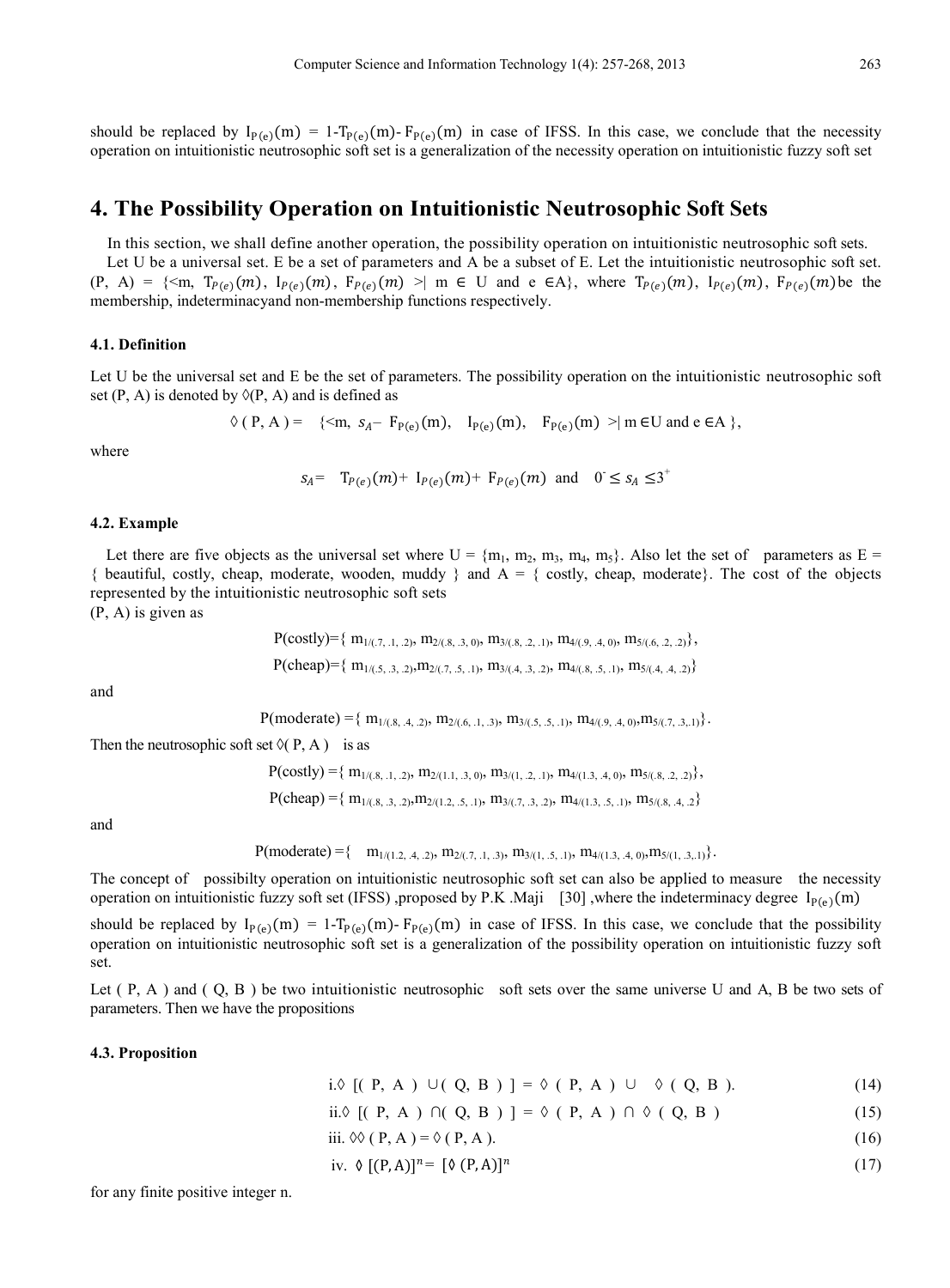$$
v.\lozenge \left[ (P,A) \cup (Q,B) \right]^{n} = \left[ \lozenge (P,A) \cup \lozenge (Q,B) \right]^{n}.
$$
\n
$$
vi.\lozenge \left[ (P,A) \cap (Q,B) \right]^{n} = \left[ \lozenge (P,A) \cap \lozenge (Q,B) \right]^{n}.
$$
\n
$$
(19)
$$

#### **Proof**

 $i. \Diamond [(P, A) \cup (Q, B)]$ suppose (P,A) ∪ (Q, B) =(H, C), where C= A∪ B and for all e  $\in$  C and  $S_A = T_{P(e)}(m) + I_{P(e)}(m) + F_{P(e)}(m)$  and  $S_B = T_{O(e)}(m) + I_{O(e)}(m) + F_{O(e)}(m)$  $S_A - F_{P(e)}(m) = I_{P(e)}(m) + T_{P(e)}(m)$ ,  $S_B - F_{Q(e)}(m) = I_{P(e)}(m) + T_{Q(e)}(m)$  $T_{H(e)}(m) = \{$  $T_{P(e)}(m)$ , *if*  $e \in A - B$  $T_{Q(e)}(m)$  , if  $e \in B - A$  $max\{T_{P(e)}(m), T_{Q(e)}(m)\},$   $t f e \in A \cap B$  $I_{H(e)}(m) = \{$  $I_{P(e)}(m)$  , if  $e \in A - B$  $I_{Q(e)}(m)$ , if  $e \in B - A$  $min\{I_{P(e)}(m), I_{Q(e)}(m)\},$  if  $e \in A \cap B$  $F_{H(e)}(m) = \{$  $F_{P(e)}(m)$ , if  $e \in A - B$  $F_{Q(e)}(m)$  , if  $e \in B - A$  $\min\{F_{P(e)(m)}, F_{Q(e)(m)}\},$   $if \ e \in A \cap B$ 

Since  $\Diamond$  [(P, A)  $\cup$  (Q, B)] =  $\Diamond$  (H, C) and m  $\in$  U, by definition 4.1 we Have

$$
T_{H(e)}(m) = \begin{cases} s_A - F_{P(e)}(m) , & \text{if } e \in A - B \\ s_B - F_{Q(e)}(m), & \text{if } e \in B - A \\ S - min\{F_{P(e)}(m), F_{Q(e)}(m)\}, \\ \text{if } e \in A \cap B, \text{ with } S = s_A = s_B \end{cases}
$$

$$
I_{H(e)}(m) = \begin{cases} I_{P(e)}(m) , & \text{if } e \in A - B \\ I_{Q(e)}(m) , & \text{if } e \in B - A \\ min\{I_{P(e)}(m), I_{Q(e)}(m)\}, & \text{if } e \in A \cap B \end{cases}
$$

$$
F_{H(e)}(m) = \begin{cases} F_{P(e)}(m) , & \text{if } e \in A - B \\ F_{Q(e)}(m) , & \text{if } e \in B - A \\ min\{F_{P(e)}(m), F_{Q(e)}(m)\}, & \text{if } e \in B - A \end{cases}
$$

For all  $e \in C = A \cup B$  and  $m \in U$ . Assume that

$$
\Diamond (P, A) = \{ \langle m, s_A - F_{P(e)}(m), I_{P(e)}(m), F_{P(e)}(m) \rangle, m \in U \}
$$

and

$$
\Diamond (Q, B) = \{ \langle m, s_B - F_{Q(e)}(m), I_{Q(e)}(m), F_{Q(e)}(m) > m \in U \}.
$$

Suppose that

$$
\Diamond (P, A) \cup \Diamond (Q, B) = (O, C),
$$

where  $C = A \cup B$ , and for all  $e \in C$  and  $m \in U$ .

$$
T_{O(e)}(m) = \begin{cases} s_A - F_{P(e)}(m), & \text{if } e \in A - B \\ s_B - F_{Q(e)}(m), & \text{if } e \in B - A \end{cases}
$$
\n
$$
= \begin{cases} s_A - F_{P(e)}(m), & \text{if } e \in A - B \\ s_A - F_{P(e)}(m), & \text{if } e \in A - B \\ s_B - F_{Q(e)}(m), & \text{if } e \in B - A \end{cases}
$$
\n
$$
= \begin{cases} s_A - F_{P(e)}(m), & \text{if } e \in A - B \\ S - \min\{F_{P(e)}(m), F_{Q(e)}(m)\}, & \text{if } e \in A \cap B, \\ \text{with } S = s_A = s_B \end{cases}
$$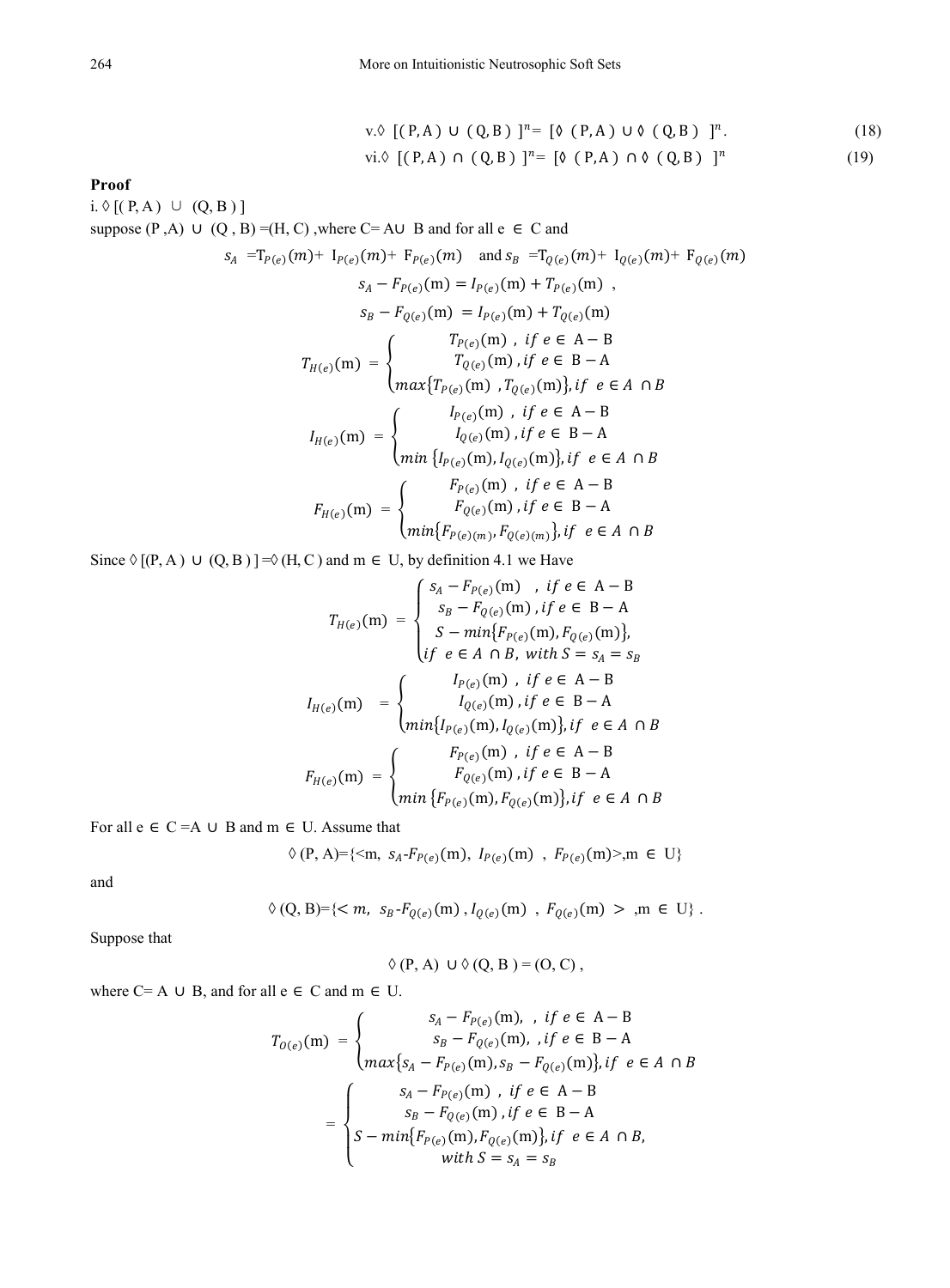$$
I_{0(e)}(m) = \begin{cases} I_{P(e)}(m), & \text{if } e \in A - B \\ I_{0(e)}(m), & \text{if } e \in B - A \end{cases}
$$

$$
F_{0(e)}(m) = \begin{cases} F_{P(e)}(m), & \text{if } e \in A - B \\ F_{0(e)}(m), & \text{if } e \in A - B \end{cases}
$$

$$
F_{0(e)}(m), & \text{if } e \in B - A \\ min\{F_{P(e)}(m), & \text{if } e \in B - A \end{cases}
$$

Consequently,  $\Diamond$  (H,C) and (O, C) are the same intuitionistic neutrosophic soft sets. Thus,

 $\Diamond ((P, A) \cup (Q, B)) = \Diamond (P, A) \cup \Diamond (Q, B).$ 

Hence the result is proved.

(ii ) and (iii) are proved analogously.

iii. 
$$
\mathcal{O}(P, A) = \{ \leq m, s_A - F_{P(e)}(m), I_{P(e)}(m) \}
$$
,  $F_{P(e)}(m) \geq |m| \in U$  and  $e \in A \}$ .

So

$$
\Diamond \Diamond (P, A) = \{ \langle m, s_A - F_{P(e)}(m), I_{P(e)}(m), F_{P(e)}(m) \rangle \} \land m \in U \text{ and } e \in A \}.
$$

Hence the result.

iv. For any positive finite integer n,

$$
(\mathsf{P},\mathsf{A})^n = \{ \leq \mathsf{m}, \ [\mathsf{T}_{\mathsf{P}(e)}(m)]^n, \ [\mathsf{I}_{\mathsf{P}(e)}(m)]^n, \ s_{\mathsf{A}} \cdot [s_{\mathsf{A}} - \mathsf{F}_{\mathsf{P}(e)}(m)] \}^n \geq |\mathsf{m} \in \mathsf{U} \ \} \ \forall e \in \mathsf{A},
$$

So,

$$
\Diamond (P, A)^n = \{ \langle m, s_A - [s_A - F_{P(e)}(m)]^n \}, [I_{P(e)}(m)]^n, s_A - [s_A - F_{P(e)}(m)]^n \rangle | m \in U \}
$$
  
= \{ \langle m, [s\_A - F\_{P(e)}(m)]^n, [I\_{P(e)}(m)]^n, s\_A - [s\_A - F\_{P(e)}(m)]^n \rangle | m \in U \} \forall e \in A.

Again

$$
[\mathfrak{d}(P,A)]^n = \{ \leq m, [s_A - F_{P(e)}(m)]^n, [I_{P(e)}(m)]^n, s_A - [s_A - F_{P(e)}(m)]^n \geq | m \in U \} \forall e \in A.
$$

Hence the result follows.

**v**. As  $[(P, A) ∪ (Q, B)]^{n} = (P, A)^{n} ∪ (Q, B)^{n}$ ,  $\Diamond [ (P, A) \cup (Q, B) ]^{n} = \Diamond (P, A)^{n} \cup \Diamond (Q, B)^{n}.$ 

the result is proved

**vi**.As  $[(P, A) ∩ (Q, B)]^n = (P, A)^n ∩ (Q, B)^n$ ,  $\Diamond [ (P, A) \cap (Q, B) ]^{n} = \Diamond (P, A)^{n} \cap \Diamond (Q, B)^{n}$ .

Hence the result follows.

For any intuitionistic neutrosophic soft set  $(P, A)$  we have the following propositions.

#### **4.4. Proposition**

i.  $\lozenge$   $\Box$  (P, A) =  $\Box$  (P, A) (20) ii.  $\Box \Diamond (P, A) = \Diamond (P, A)$  (21)

#### **Proof**

i.Let ( P, A ) be a intuitionistic neutrosophic soft set over the universe U. Then ( P, A ) = { <m,  $T_{P(e)}(m)$ ,  $I_{P(e)}(m)$ ,  $F_{P(e)}(m)$  |m  $\in U$ } where e  $\in$  A. So,  $\Box$  ( P, A ) = { <m,  $T_{P(e)}(m)$ ,  $I_{P(e)}(m)$ ,  $S_A$ -  $T_{P(e)}(m)$  | m  $\in U$ }, and  $\Diamond (P, A) = \{ \langle m, s_A - F_{P(e)}(m), I_{P(e)}(m), F_{P(e)}(m) \rangle | m \in U \}.$ So  $\Diamond \Box$  (P, A) = { <m,  $s_A$ - ( $s_A$ - T<sub>P(e)</sub>(m)), I<sub>P(e)</sub>(m),  $s_A$ - T<sub>P(e)</sub>(m)>| m ∈ U}. = {  $\langle m, T_{P(e)}(m), I_{P(e)}(m), s_A - T_{P(e)}(m) \rangle | m \in U$  }.  $= \Box (P, A)$ 

ii.The proof is similar to the proof of the proposition 3.4.i.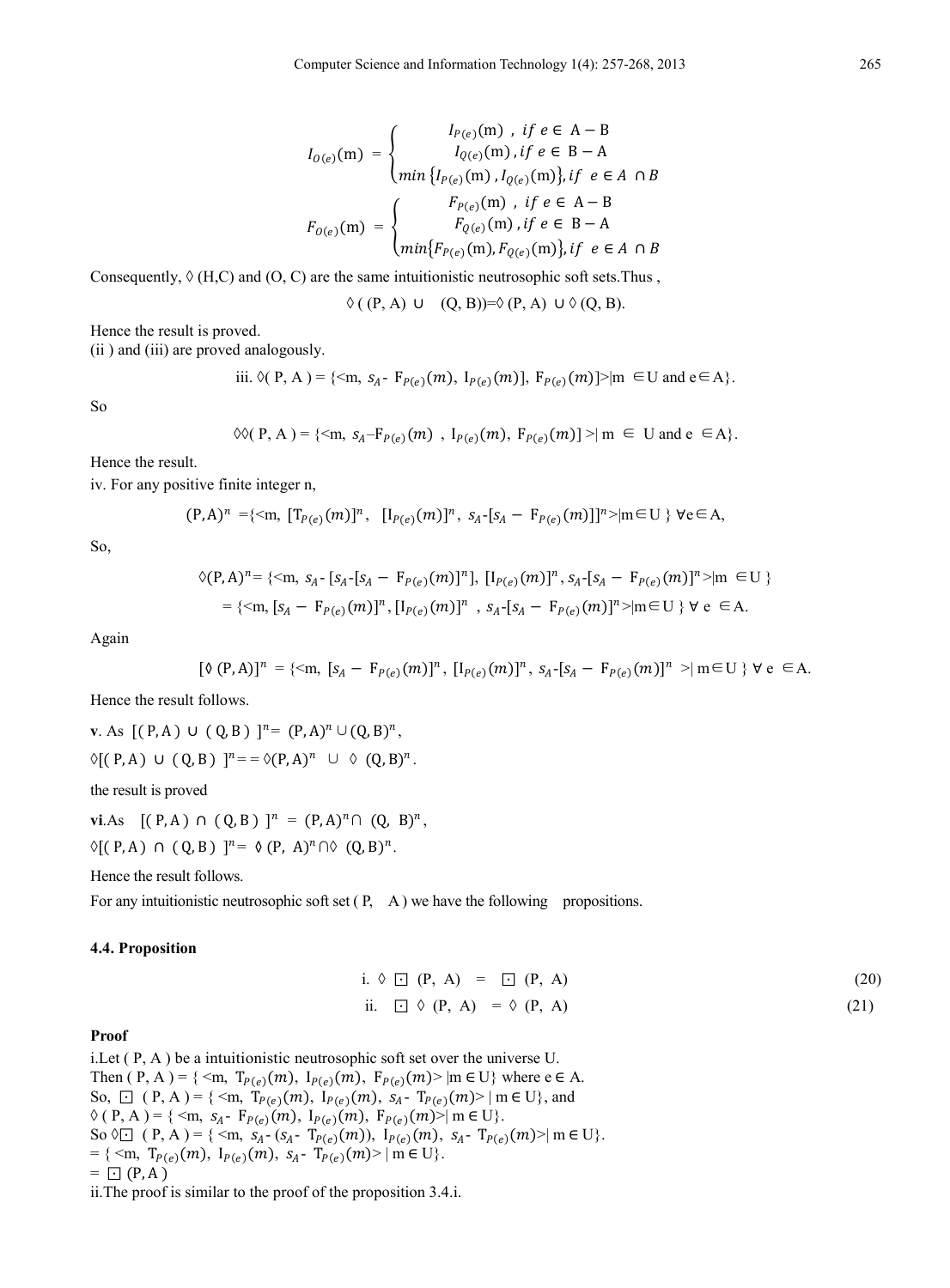Let ( P, A ) and ( Q, B ) be two intuitionistic neutrosophic soft sets over the common universe U, then we have the following propositions:

#### **4.5. Proposition**

i. 
$$
\Box
$$
 [ (**P**, **A**)  $\land$  (**Q**, **B**) ] =  $\Box$  (**P**, **A**)  $\land$   $\Box$  (**Q**, **B**). (22)

ii. 
$$
\Box
$$
 [ (**P**, **A**)  $\lor$  (**Q**, **B**) ] =  $\Box$  (**P**, **A**)  $\lor$   $\Box$  (**Q**, **B**). (23)

iii. 
$$
\Diamond
$$
 [ (**P**, **A**)  $\land$  (**Q**, **B** ) ] =  $\Diamond$  (**P**, **A**)  $\land$   $\Diamond$  (**Q**, **B**). (24)

iv. 
$$
\Diamond
$$
 [ (**P**, **A**)  $\lor$  (**Q**, **B**) ] =  $\Diamond$  (**P**, **A**)  $\lor$   $\Diamond$  (**Q**, **B**). (25)

**Proof**

i. Let  $(H, A \times B) = (P, A) \wedge (Q, B)$ . Hence,

$$
(H, A \times B) = \{ \langle m, T_{H(\alpha,\beta)}(m), I_{H(\alpha,\beta)}(m), F_{H(\alpha,\beta)}(m) \rangle | m \in U \},
$$

where

$$
T_{H(\alpha,\beta)}(m) = \min \{ T_{P(\alpha)}(m), T_{Q(\beta)}(m) \}, F_{H(\alpha,\beta)}(m) = \max \{ F_{P(\alpha)}(m), F_{Q(\beta)}(m) \}
$$

and

$$
I_{H(\alpha,\beta)}(m) = \max \{ I_{P(\alpha)}(m), I_{Q(\beta)}(m) \}.
$$

So,

$$
\Box (H, A \times B) = \{ \langle m, T_{H(\alpha,\beta)}(m), I_{H(\alpha,\beta)}(m), S - T_{H(\alpha,\beta)}(m) \rangle | m \in U \}, (\alpha, \beta) \in A \times B
$$
  
\n
$$
= \{ \langle m, \min (T_{P(\alpha)}(m), T_{Q(\beta)}(m)), \max (I_{P(\alpha)}(m), I_{Q(\beta)}(m)), S - \min (T_{P(\alpha)}(m), T_{Q(\beta)}(m)) \rangle | m \in U \}
$$
  
\n
$$
= \{ \langle m, \min (T_{P(\alpha)}(m), T_{Q(\beta)}(m)), \max (I_{P(\alpha)}(m), I_{Q(\beta)}(m)), \max (S - T_{P(\alpha)}(m), S - T_{Q(\beta)}(m)) \rangle | m \in U \}
$$
  
\n
$$
= \{ \langle m, T_{P(\alpha)}(m), I_{P(\alpha)}(m), S - T_{P(\alpha)}(m) \rangle | m \in U \} \text{ AND } \{ \langle m, T_{Q(\beta)}(m), I_{Q(\beta)}(m), S - T_{Q(\beta)}(m) \rangle | m \in U \}
$$
  
\n
$$
= \Box (P, A) \land \Box (Q, B).
$$

Hence the result is proved ii. Let  $(L, A \times B) = (P, A) \vee (Q, B)$ . Hence ,

$$
(L, A \times B) = \{ \langle m, T_{L(\alpha,\beta)}(m), I_{L(\alpha,\beta)}(m), F_{L(\alpha,\beta)}(m) \rangle | m \in U \},
$$

where

$$
T_{L(\alpha,\beta)}(m) = \max \ \{ \ T_{P(\alpha)}(m), \ T_{Q(\beta)}(m) \ \}, \ I_{L(\alpha,\beta)}(m) = \min \ \{ I_{P(\alpha)}(m), \ I_{Q(\beta)}(m) \ \}
$$

And  $F_{L(\alpha,\beta)}(m) = \min\{ F_{P(\beta)}(m), F_{Q(\beta)}(m) \}.$ 

So,

 $□$  ( L, A × B ) = { <m,  $T_{L(\alpha,\beta)}(m)$ , I<sub>L( $\alpha,\beta$ </sub>)(m) ,S -  $T_{L(\alpha,\beta)}(m)$  >|m∈U }, for  $(\alpha, \beta)$  ∈A × B  $= {$  < m, max  $(T_{P(\alpha)}(m), T_{Q(\beta)}(m))$ , min  $(I_{P(\alpha)}(m), I_{Q(\beta)}(m))$ , S - max  $(T_{P(\alpha)}(m), T_{Q(\beta)}(m))$  ) > |m∈U }  $= {$  { < m, max  $(T_{P(\alpha)}(m), T_{Q(\beta)}(m))$ , min  $(I_{P(\alpha)}(m), I_{Q(\beta)}(m))$ , min (S - T<sub> $P(\alpha)$ </sub>(m), S- T<sub>Q( $\beta$ </sub>)(m)) > |m∈U }  $= { \langle \langle m, T_{P(\alpha)}(m), I_{P(\alpha)}(m), S - T_{P(\alpha)}(m) \rangle | m \in U } \text{OR } {\langle \langle m, T_{Q(\beta)}(m), I_{Q(\beta)}(m), S - T_{Q(\beta)}(m) \rangle | m \in U } \text{ and }$  $=\Box$  ( P, A )  $\lor$   $\Box$  ( Q, B ).

Hence the result is proved iii. Let  $(H, A \times B) = (P, A) \wedge (Q, B)$ . Hence,

$$
(H, A \times B) = \{ \langle m, T_{H(\alpha, \beta)}(m), I_{H(\alpha, \beta)}(m), F_{H(\alpha, \beta)}(m) \rangle | m \in U \},
$$

where

$$
T_{H(\alpha,\beta)}(m) = \min \, \{ T_{P(\alpha)}(m), \, T_{Q(\beta)}(m) \}, I_{H(\alpha,\beta)}(m) = \max \, \{ I_{P(\alpha)}(m), I_{Q(\beta)}(m) \}.
$$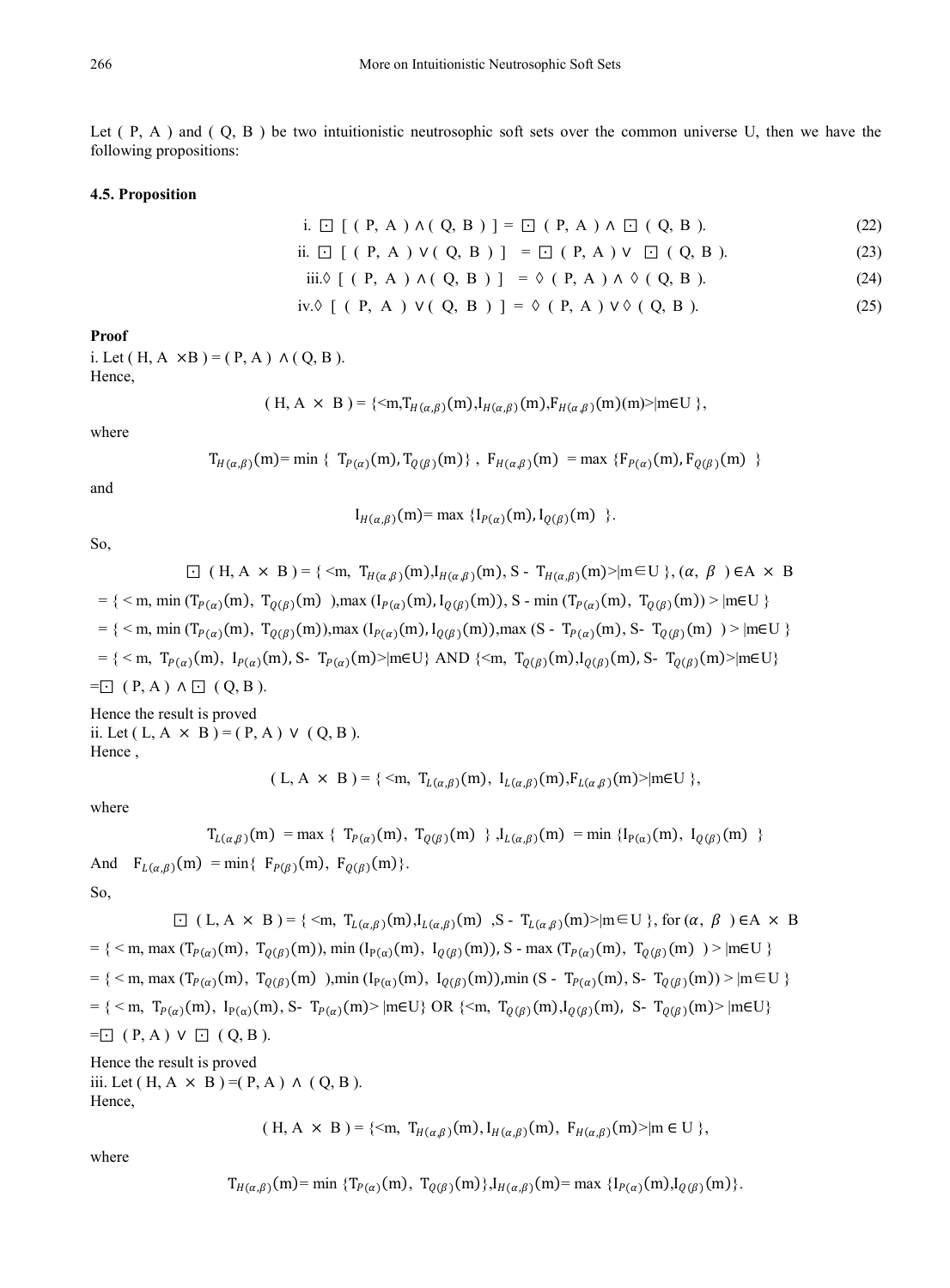and

$$
F_{H(\alpha,\beta)}(m) = \max \{ F_{P(\alpha)}(m), F_{Q(\beta)}(m) \}
$$

So,

 $\Diamond$  ( H, A  $\times$  B) = {  $\leq$  m, S -  $F_{H(\alpha,\beta)}(m)$ ,  $I_{H(\alpha,\beta)}(m)$ ,  $F_{H(\alpha,\beta)}(m)$   $\geq$  m  $\in$  U }, for  $(\alpha, \beta) \in A \times B$  $= {$  < m, S - max (  $F_{P(\alpha)}(m)$ ,  $F_{O(\beta)}(m)$ ), max (I<sub>P(a)</sub>(m), I<sub>O(β)</sub>(m)), max (  $F_{P(\alpha)}(m)$ ,  $F_{O(\beta)}(m)$  ) > |m ∈U }  $= {$  < m, min (S-  $F_{P(\alpha)}(m)$ , S-  $F_{O(\beta)}(m)$ ), max ( $I_{P(\alpha)}(m)$ ,  $I_{O(\beta)}(m)$ ), max ( $F_{P(\alpha)}(m)$ ,  $F_{O(\beta)}(m)$ ) > |m ∈U }  $=$  { < m, S-  $F_{P(\alpha)}(m)$ ,  $I_{P(\alpha)}(m)$ ,  $F_{P(\alpha)}(m)$  | m∈ U} AND { < m, S-  $F_{Q(\beta)}(m)$ ,  $I_{Q(\beta)}(m)$ ,  $F_{Q(\beta)}(m)$  | m∈U}

 $=\Diamond (P, A) \land \Diamond (Q, B)$ . Hence the result is proved iv. The proof is similar to the proof of the proposition 3.5.iii.

# **5. Conclusion**

In the present work ,We have continued to study the properties of intuitionistic neutrosophic soft set. New operations such as necessity and possibility on the intuitionistic neutrosophic soft set are introduced. Some properties of these operations and their interconnection between each other are also presented and discussed. We conclude that necessity and possibility operations on the intuitionistic neutrosophic soft set are generalization of necessity and possibility operations on the intuitionistic fuzzy soft set. The new operations can be applied also on neutrosophic soft set [27] and generalized neutrosophic soft set [29]. We hope that the findings, in this paper will help researcher enhance the study on the intuitionistic neutrosophic soft set theory.

## **Acknowledgements**

The authors would like to thank the anonymous reviewer for their careful reading of this article and for their helpful comments.

# **REFERENCES**

- [1] L.A.Zadeh. Fuzzy sets. Information and Control.(1965), 8: pp.338-353.
- [2] K.Atanassov. Intuitionistic fuzzy sets.Fuzzy Sets and Systems.(1986), 20,pp.87-96.
- [3] Turksen, "Interval valued fuzzy sets based on normal forms".Fuzzy Sets and Systems, 20,(1968),pp.191–210.
- [4] F.Smarandache,"A Unifying Field in Logics. Neutrosophy: Neutrosophic Probability, Set and Logic". Rehoboth: American Research Press,(1999).
- [5] M.Arora, R.Biswas,U.S.Pandy, "Neutrosophic Relational Database Decomposition", International Journal of Advanced Computer Science and Applications, Vol. 2, No. 8, (2011), pp.121-125.
- [6] M. Arora and R. Biswas," Deployment of Neutrosophic technology to retrieve answers for queries posed in natural language", in 3rdInternational Conference on Computer

Science and Information Technology ICCSIT, IEEE catalog Number CFP1057E-art, Vol.3, ISBN: 978-1-4244-5540-9,(2010), pp. 435-439.

- [7] Ansari, Biswas, Aggarwal,"Proposal forApplicability of Neutrosophic Set Theory in Medical AI", International Journal of Computer Applications (0975 – 8887),Vo 27– No.5, (2011), pp:5-11
- [8] A. Kharal, "A Neutrosophic Multicriteria Decision Making Method",New Mathematics & Natural Computation, to appear in Nov 2013.
- [9] F.G Lupiáñez, "On neutrosophic topology", Kybernetes, Vol. 37 Iss: 6,(2008), pp.797 800 ,Doi:10.1108/03684920810876990.
- [10] S. Aggarwal, R. Biswas,A.Q.Ansari,"Neutrosophic Modeling and Control",978-1-4244-9034-/10/\$26.00©2010 IEEE, pp.718-723.
- [11] M. Bhowmik and M. Pal ," Intuitionistic Neutrosophic Set", ISSN 1746-7659, England, UK, Journal of Information and Computing Science,Vol. 4, No. 2, (2009), pp. 142-152.
- [12] M. Bhowmik and M. Pal ," Intuitionistic Neutrosophic Set Relations and Some of Its Properties ,ISSN 1746-7659, England, UK, Journal of Information and Computing Science, Vol. 5, No. 3, (2010), pp. 183-192.
- [13] A. A. Salama, S.A.Alblowi, "Generalized Neutrosophic Set and Generalized Neutrosophic Topological Spaces" ,Computer Science and Engineering, p-ISSN: 2163-1484 e-ISSN: 2163-1492 DOI: 10.5923/j.computer.20120207.01,(2012), 2(7), pp. 129-132
- [14] Wang, H., Smarandache, F., Zhang, Y. Q., Sunderraman,R,"Singlevalued neutrosophic",sets.Multispace and Multistructure, 4,(2010) , pp. 410–413.
- [15] D. A. Molodtsov, "Soft Set Theory First Result", Computers and Mathematics with Applications, Vol. 37, (1999), pp. 19-31.
- [16] P. K. Maji, R. Biswas and A.R. Roy, "Fuzzy Soft Sets", Journal of Fuzzy Mathematics, Vol 9 , no.3, (2001), pp. 589-602.
- [17] B. Ahmad, and A. Kharal, On Fuzzy Soft Sets, Hindawi Publishing Corporation, Advances in Fuzzy Systems, volume Article ID 586507, (2009), 6pages doi: 10.1155/2009/586507.
- [18] P. K. Maji, A. R. Roy and R. Biswas, "Fuzzy soft